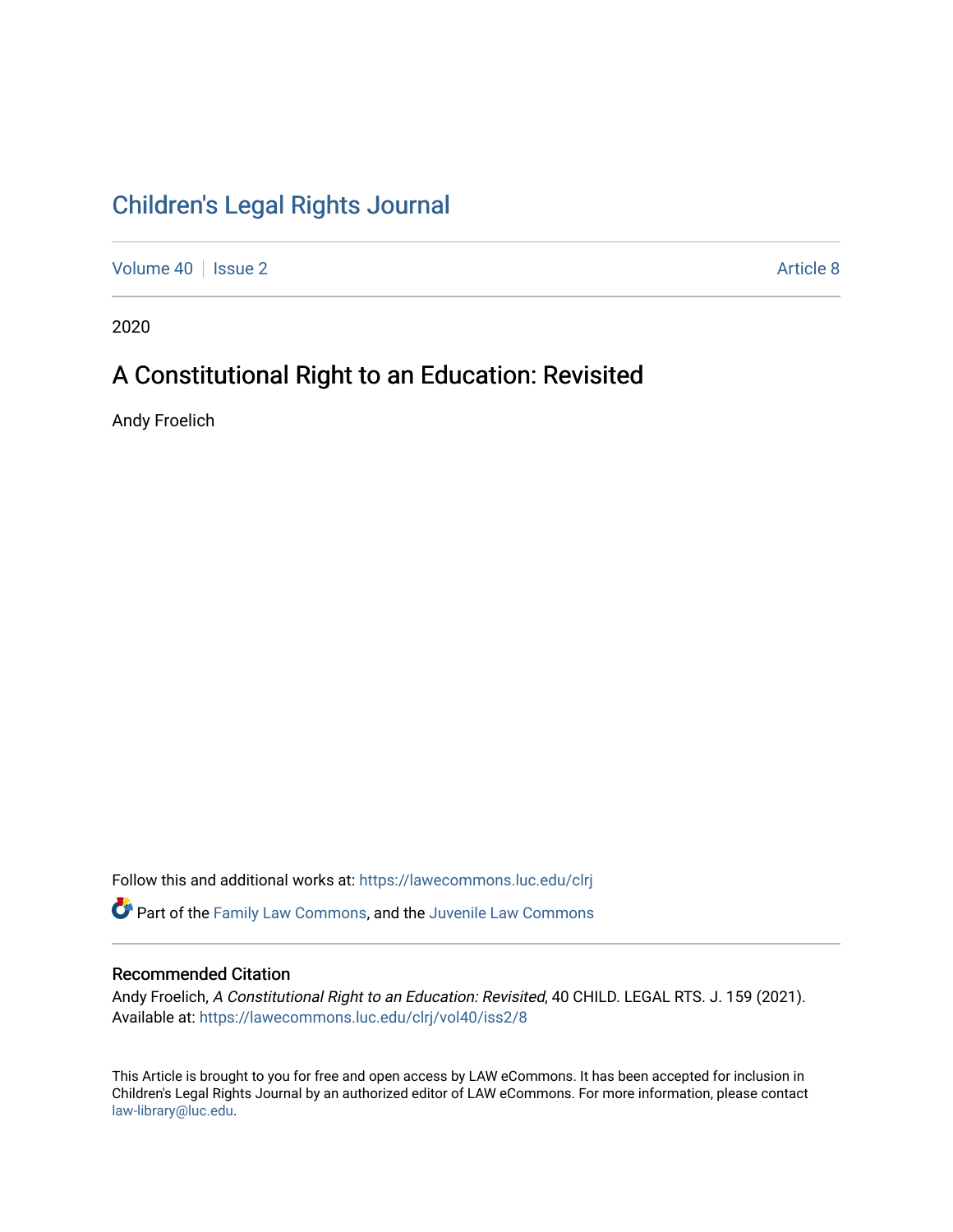# *In the Courts:* **A Constitutional Right to an Education: Revisited**

#### *By: Andy Froelich*

## **I. INTRODUCTION**

The United States is one of the few countries in the world that does not have any mention of the word "education" in its constitution, and the only country in the world that has not ratified the United Nations Convention on the Rights of the Child, which specifies various education protections and guarantees. In 1973, the Supreme Court in *San Antonio Independent School District v. Rodriguez* held that there is no constitutional right to an education or to equally funded schools. Since *Rodriguez,* the disparities in school funding, quality, and academic outcomes have continued to widen.

However, there are two cases in the courts today that revisit, in a new way, some of the same questions presented in *Rodriguez.* First is *Gary B. v. Whitmer* (formally *Gary B. v. Snyder)* in the Sixth Circuit, which is a class action lawsuit made up of recent high school students from the Detroit area. In this case the plaintiffs alleged that their subpar school environments and unqualified teachers deprived them of a basic right to literacy. Second is another class action lawsuit, *Cook (A.C.) v. Raimondo,* in the U.S. District Court for the District of Rhode Island. This case is comprised of minor, school-aged children from Rhode Island who alleged that the State's failure to provide them with an adequate civics education violated their constitutional rights. This article will discuss the unique and creative arguments the plaintiffs use in *Gary B.* and *Cook,* which revisit the unanswered questions in *Rodriguez.* The article will also explore possible implications these cases will have on future education litigation and education in general in the United States.

#### **II. REVISITING** *RODRIGUEZ*

The Court in *Rodriguez* seemingly closed the door to the questions of whether the Constitution provides for a fundamental right to education under the Due Process Clause or to equally funded schools under the Equal Protection Clause. However, the plaintiffs in both *Gary B.* and *Cook* point out that the *Rodriguez* Court left a crucial question unanswered: whether some "identifiable quantum of education is a constitutionally protected prerequisite" to provide students "an opportunity to acquire the basic minimal skills necessary for the enjoyment of the rights of speech and of full participation in the political process." The Court specifically avoided answering this question because it found that the plaintiffs were afforded access to those "basic minimal skills."

Nearly fifty years after *Rodriguez,* the plaintiffs in *Gary B.* and *Cook* hope to force the Supreme Court to answer the questions they left open in 1973. This time around, the plaintiffs attempt to creatively maneuver their current circumstances and arguments to fit squarely in the narrow space left open by the *Rodriguez* Court. In *Cook,* a neglected civic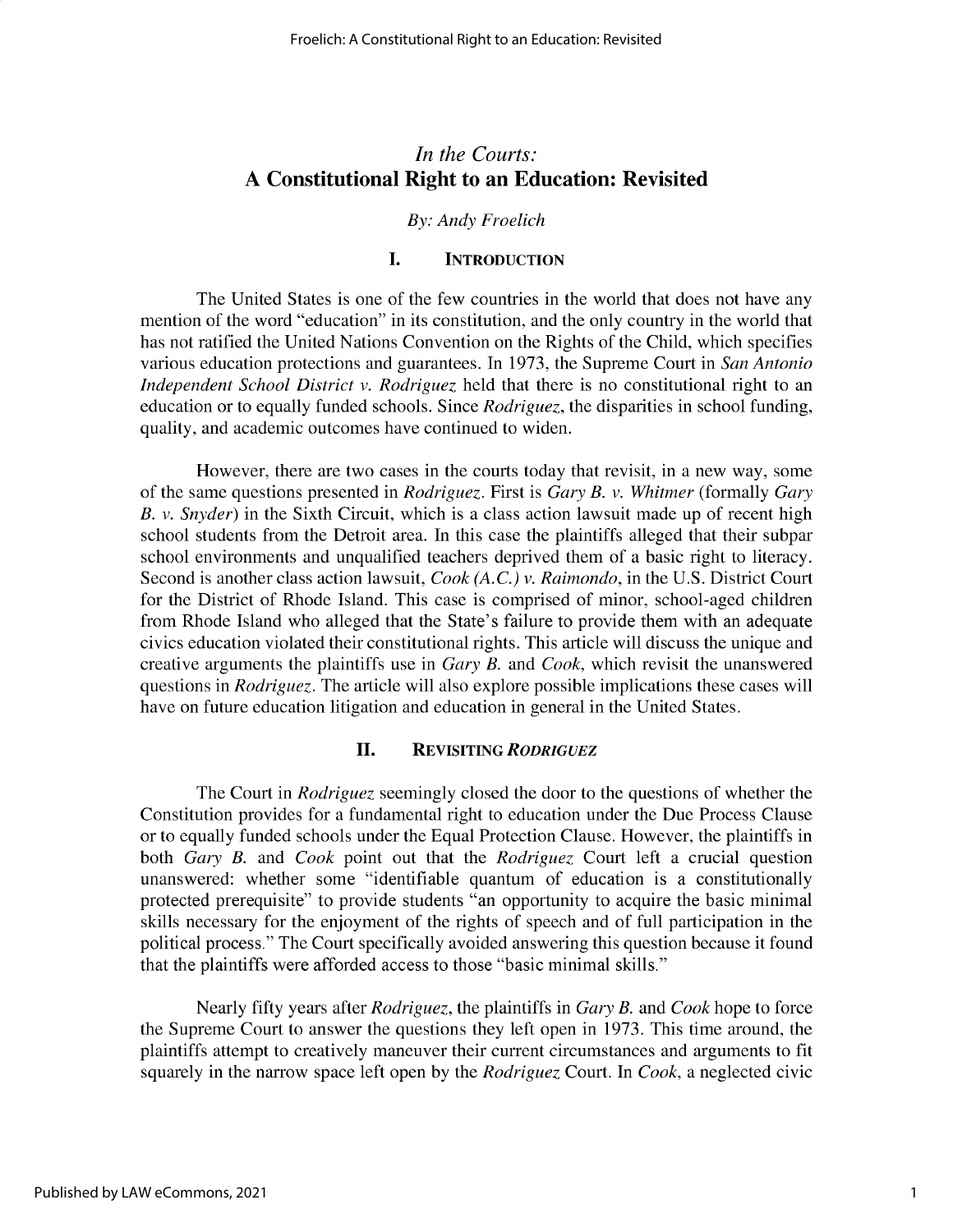160

**education curriculum, the plaintiffs argue, has denied students the skills necessary for full participation in the political process. Similarly, in** *Gary B.,* **crumbling and disinvested Detroit school buildings have created "schools in name only," depriving students of an access to literacy, which they argue is a "basic minimal skill" required to participate in the** political process.

# **III.** *GARY B. v. WHITMER*

In *Gary B. v. Whitmer,* the plaintiffs paint a particularly dire picture of their Detroit **area schools, some of the worst-performing schools in Michigan. They describe schools rampant with broken windows, doors, and fire alarms that go unaddressed for months, and ceilings that frequently buckle, occasionally collapse, and require buckets to catch leaking water. The plaintiffs also claim that temperatures in their classrooms regularly reach as high as ninety degrees (one school as high as 110 degrees in the summer adjacent months), and classrooms so cold in the winter that students have to wear jackets to class and can often see their breath. Academically, the plaintiffs allege that many of their classrooms do** not have textbooks, and teacher shortages in the school district have led to classes **consistently being taught by "non-certificated paraprofessionals, substitutes, or misassigned teachers who lack any expertise or knowledge in the subject course content to which they are assigned."**

**But the crux of their argument is that their "schools in name only" have had a devastating effect on their academic outcomes and have denied them an access to literacy. A vast majority of students in the plaintiffs' schools cannot read, write, or comprehend** most subject areas at grade level. In one of the plaintiffs' schools, only 1.9% of eleventh graders were proficient in English. Resulting from the failing literacy instruction, every eleventh grader throughout the plaintiffs' high schools had a 0% proficiency in at least Math, Science, or Social Studies. Accordingly, plaintiffs argue that the State has failed to provide them with access to attain literacy  $-i.e.,$  "a basic minimal skill necessary for the enjoyment of the rights of speech and of full participation in the political process."

**Thus, the plaintiffs brought causes of action against the State under the Due Process** and Equal Protection Clauses of the Fourteenth Amendment. Taking advantage of the **unique and unfortunate circumstances of Detroit area schools and the unanswered question** in *Rodriguez,* plaintiffs allege that by denying them access to literacy, they have been **denied a fundamental right that is deeply rooted in the Nation's history and tradition under the Due Process Clause. Additionally, the plaintiffs' Equal Protection cause of action asserts that the State has denied a discrete minority "the opportunity to acquire literacy by assigning them, unlike other students who participate in Defendants' education system, to** schools that do not deliver access to literacy."

In July of 2018, United States District Court Judge Stephen J. Murphy of the **Eastern District of Michigan granted the defendants' motion to dismiss, holding that there** is "no fundamental right that a state affirmatively provide students with a defined, minimum level of education by which they can attain literacy." On October 24, 2019, a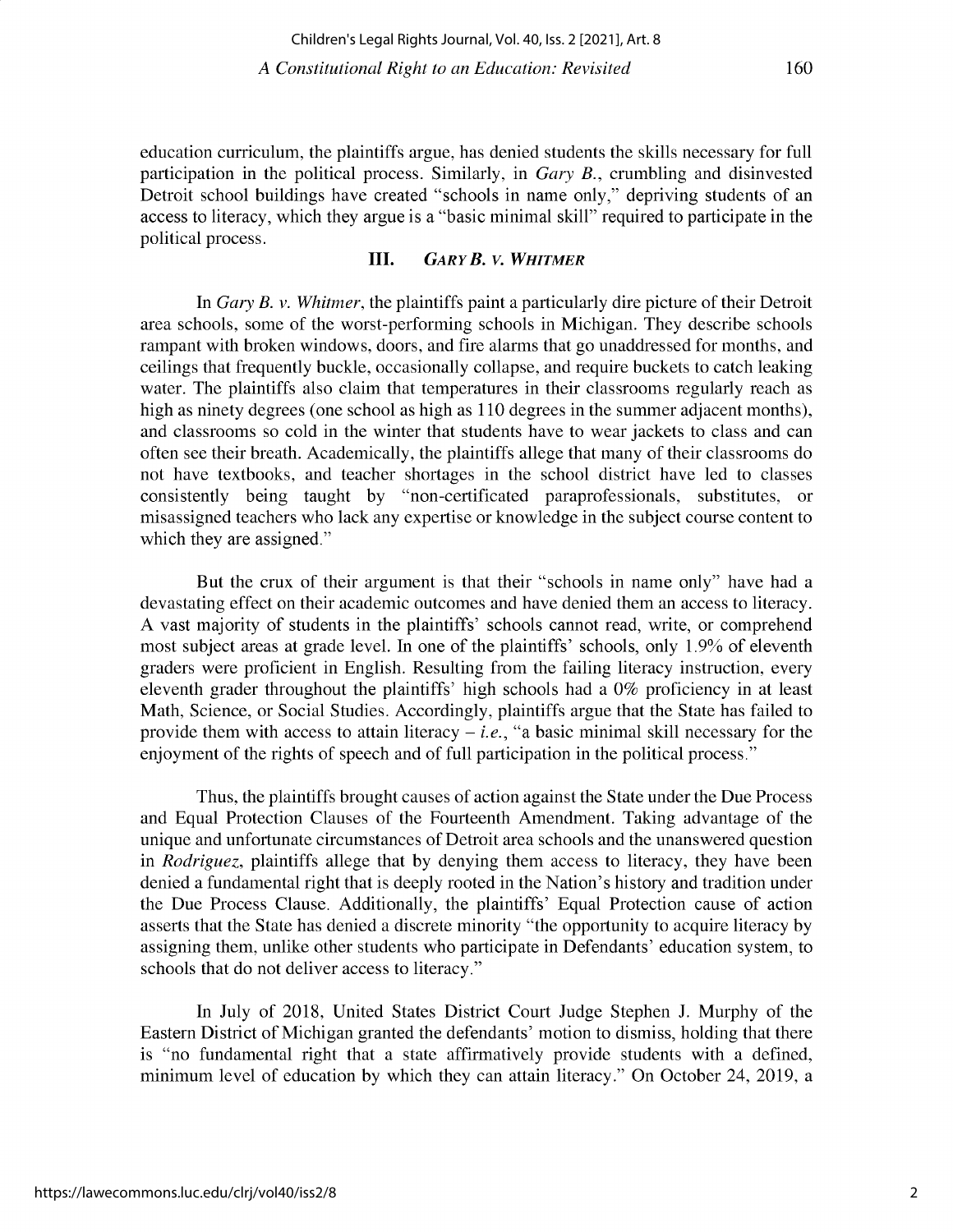Sixth Circuit panel heard oral arguments on the plaintiffs' appeal of the District Court's ruling to dismiss the case.

On April 23, 2020, in a 2-1 vote, a three-judge panel from the Sixth Circuit reversed the decision of the District Court as to the case's central issue: whether the plaintiffs have a fundamental right to a basic minimum education, specifically one that provides access to literacy. The court applied the two-prong analysis to determine whether the asserted right is fundamental: (1) whether a fundamental right to a basic minimum education is objectively "deeply rooted in the Nation's history and tradition," and (2) whether this fundamental right is "implicit in the concept of ordered liberty." First, the court found the right to an education to be such a universal feature in our country since the adoption of the Fourteenth Amendment that "people have come to expect and rely on this education ... in order to provide the basic skills needed for our children to participate as members of American society and democracy." Second, when considering illiteracy as an "enduring disability" along with the reality that literacy is required for essentially every interaction between a citizen and the government, the court also found that a right to a basic minimum education is "implicit in the concept of ordered liberty." Put simply, the court established that without access to literacy provided by a basic minimum education, "it is impossible to participate in our democracy." Applied to *Gary B.,* the court held that denying the plaintiffs access to literacy in their schools warrants a constitutional remedy, and that under the Due Process Clause, they are entitled to a fundamental right to a basic minimum education, "meaning one that can provide them with a foundational level of literacy."

Three weeks after the panel ruling, Governor Gretchen Whitmer of Michigan came to a settlement agreement with the plaintiffs which, among other things, sent roughly \$2.7 million to the Detroit Public School Community District to help fund literacy efforts. However, after the settlement, a Sixth Circuit judge sua sponte requested a poll on whether to rehear the case. And on May 19, 2020, a majority of the Sixth Circuit voted to rehear the case en banc, vacating the previous decision and opinion.

### **IV.** *COOK V. RAIMONDO*

The plaintiffs in *Cook* base their arguments on the current state of Rhode Island's civics education in public schools. The plaintiffs assert that Rhode Island has neglected civics education for decades, and that recent standardized assessments clearly show this shortfall. The most recent administration of the National Assessment of Educational Progress (a nationally representative assessment of what American students know in various subjects) in a national sample of eighth graders who took the assessment, only 23% reached "proficiency" levels in civics knowledge. They also cite national statistics that they allege show students' "depth of ignorance" concerning their civics competence. For example: in 2006, only half of Americans could name all three branches of government and only 40% of young people could find Iraq on a map; less than a third of eighth graders could name the historical significance of the Declaration of Independence; and less than 20% of high school seniors "could explain how citizen participation benefits democracy."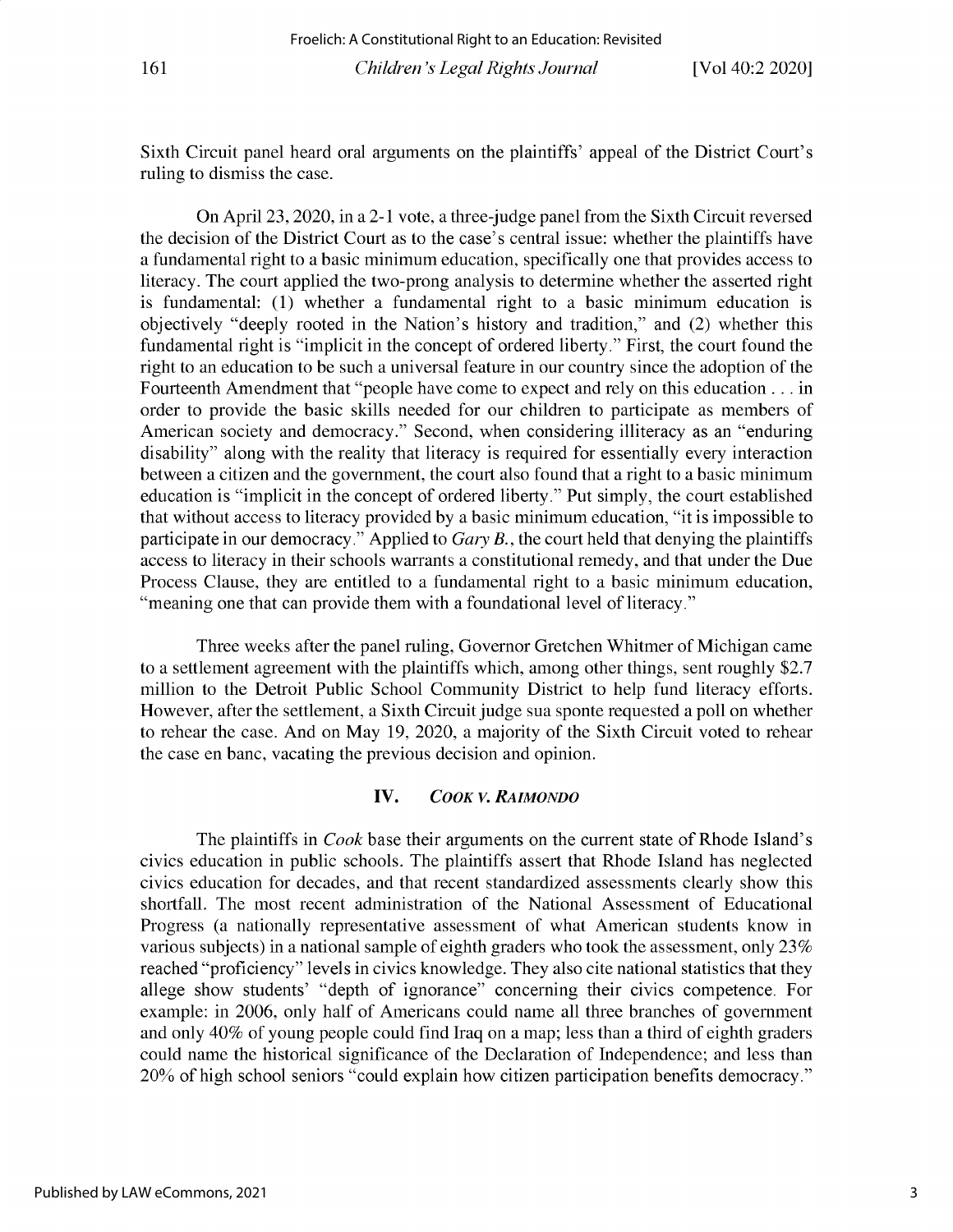These statistics, the plaintiffs argue, demonstrate that they have not been adequately prepared to participate in the civic process. In order to prepare students to have the skills to meaningfully participate in the political process, they must have knowledge of government structures and democratic institutions, verbal, media, and literacy skills, interpersonal and civic engagement skills, and basic character values.

As a result of Rhode Island's neglected civics education program, the plaintiffs allege that the State's failure to provide them with the necessary education for meaningful civic participation infringes on their constitutional rights under the Equal Protection, Privileges and Immunities, and Due Process Clauses of the Fourteenth Amendment, the Sixth and Seventh Amendments, and also violates the guarantee that they will live in a state with a republican form of government under Article Four, Section Four of the Constitution.

Similar to the plaintiffs' claims in *Gary B.,* the plaintiffs in *Cook* brought both due process and equal protection claims, but also creatively brought causes of action under various parts of the Constitution, potentially giving the court other options if they choose to follow the *Rodriguez* precedent on the due process or equal protection arguments. Of particular note is the plaintiffs' cause of action under the Republican Form of Government Clause under Article Four, Section Four of the Constitution. This clause, simply put, guarantees that every state must have a republican form of government. This clause has rarely been invoked, but significantly, under this clause during the Reconstruction era, the U.S. government forced Southern states to include a right to public education in their state constitutions. The plaintiffs also brought claims under the Sixth and Seventh Amendments of the Constitution, alleging that the State has failed to prepare plaintiffs to be "eligible for and to serve effectively on federal and state juries." In summary, the plaintiffs argue that the denial of an adequate civics education impacts their participation in almost every aspect of the democratic and civic process.

On December *5,* 2019, United States District Court Judge William E. Smith held a hearing on the State of Rhode Island's motion to dismiss. As of the publication of this article, the District Court has yet to issue a decision on the motion to dismiss. Depending on the District Court's ruling, the plaintiffs are prepared to appeal the decision to the First Circuit Court of Appeals.

## **V. CONCLUSION**

**In both** *Gary B.* and *Cook,* the respective plaintiffs bring to the table unique circumstances and creative arguments that have yet to be tested at this level. If the courts decide the two cases differently, there is the possibility that the Supreme Court would take up the issue to resolve the split circuit decisions. And although short-lived, the Sixth Circuit panel's ruling in *Gary B.* established for the first time that students have a fundamental right to an education that at least reaches a minimum level of quality. Depending on the result of *Cook* and the forthcoming en banc rehearing of *Gary B.,* these cases could drastically impact how states allocate funds to their schools in an effort to achieve more

162